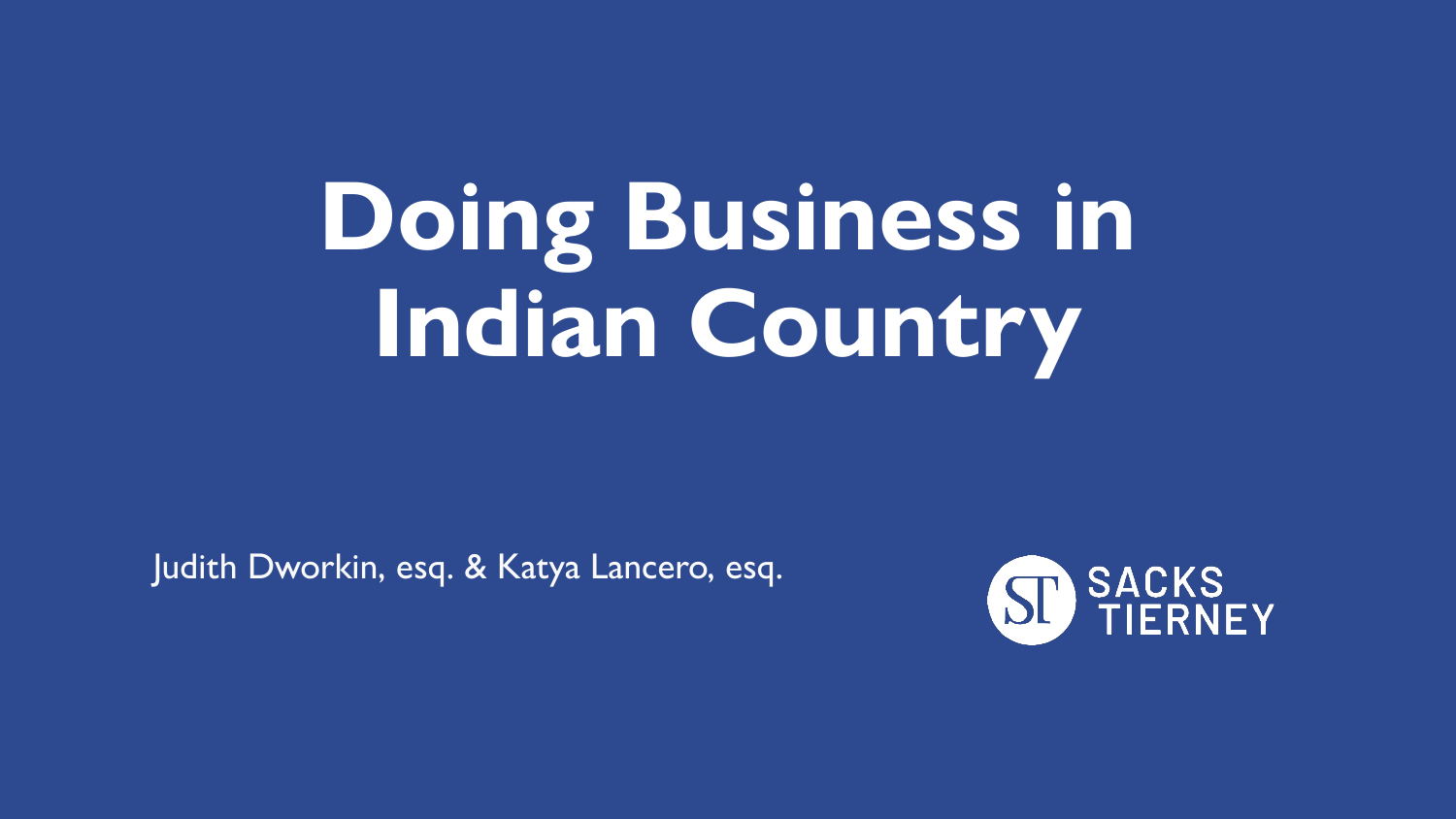#### **Introduction**

- With the commencement of Indian gaming in 1979 and its continued expansion, Indian tribes have had a substantial source of new capital available to Tribal governments.
- **•** In 2020, Indian Tribes brought in \$27.8 billion in gaming revenue, an unprecedented drop of 19.5% from the \$34.5 billion in gaming revenue in 2019. The decline was due to the COVID-19 pandemic. *See IndianAZ.com*  (August 17, 2021). As normalcy returns, revenues are anticipated to rebound.
- **The Steps have used these revenues to expand business activity throughout their reservations and outside their** reservations. In expanding their activities, Tribes are increasingly partnering with non-Indian businesses that bring expertise and new capital to their lands.
- **This presentation introduces the key issues involved in doing business with Indian Tribes on Indian lands.**
- **There are legal complexities unique to dealing with an Indian Tribe that must be addressed when structuring a successful transaction.**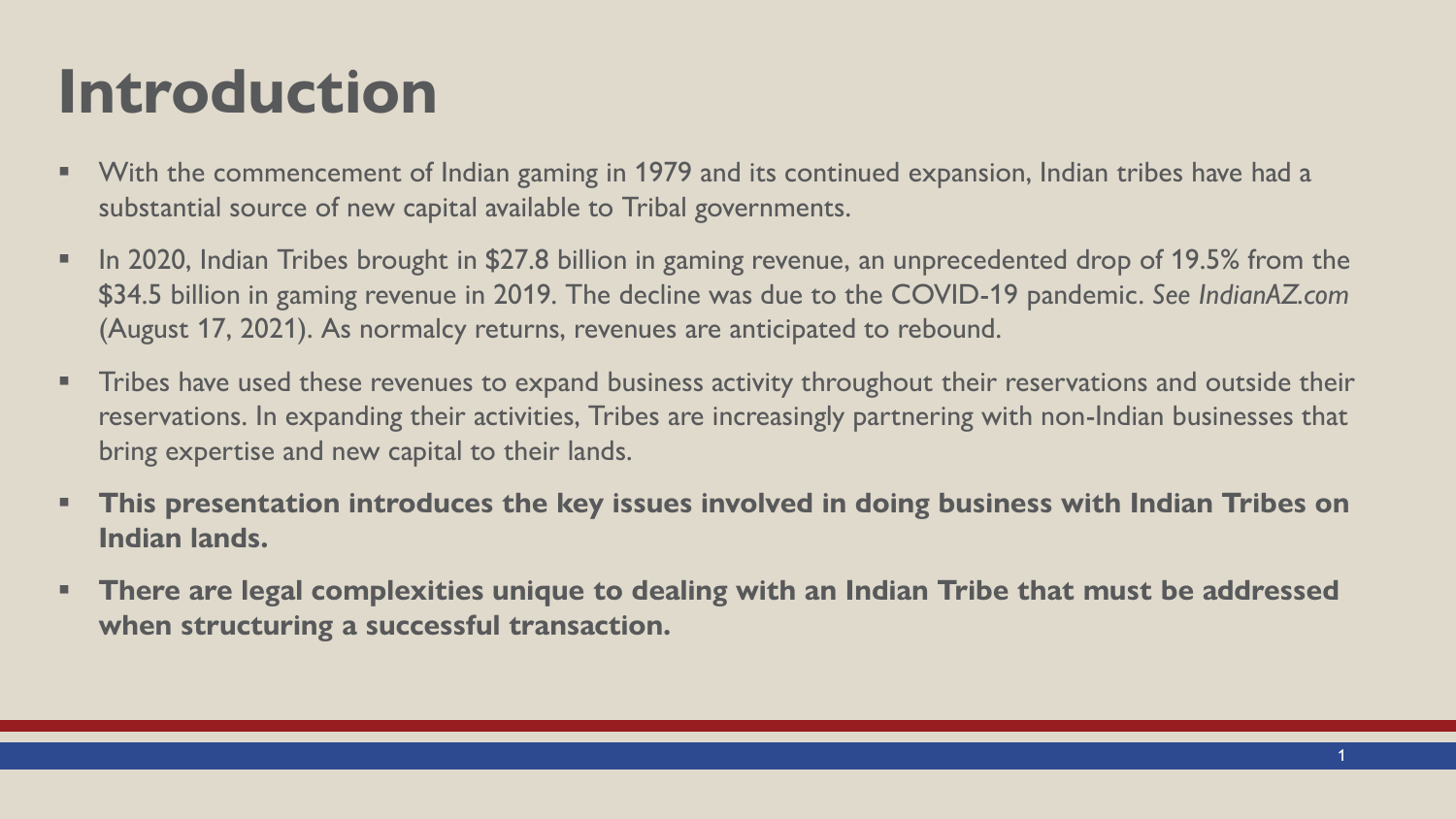## **Basic Facts of Indian Tribes**

- The Federal Register lists all Federally Recognized Indian Tribes. There are 574 Tribes listed. *See* Notice by the Bureau of Indian Affairs, 86 FR 7554 (1/29/21).
- Arizona has 22 Federally Recognized Indian Tribes.
- **EXP** Arizona's Tribes occupy over 19,000,000 acres of land, roughly 26.99% of land in the State, a greater percentage of land than any other State in the continental United States.
- Indian Tribes control 56 million acres of land in the continental United States and substantial natural resources.

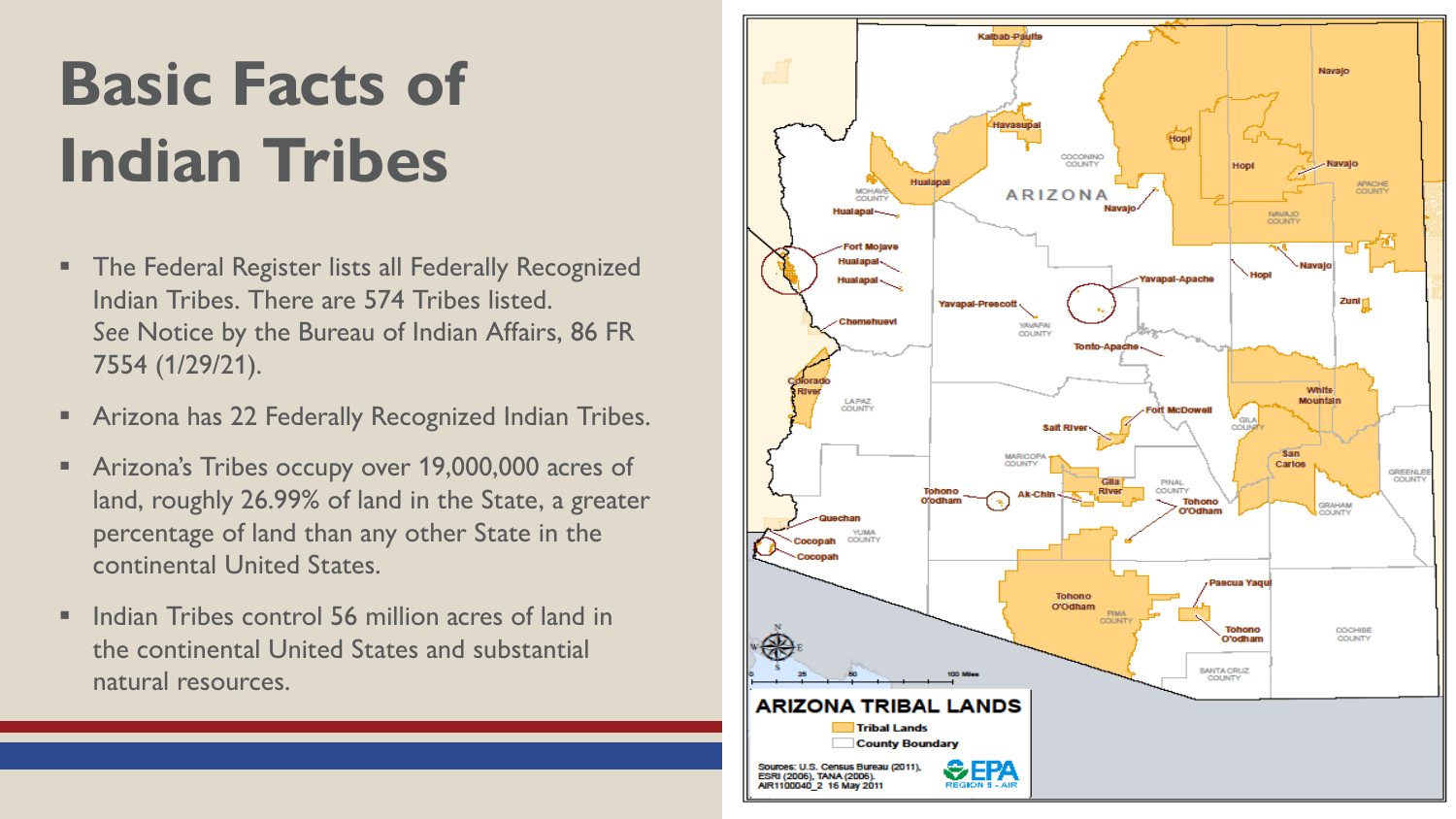#### **The Legal Status of an Indian Tribe**

- A Federally Recognized Tribe is a legal designation that establishes certain relationships between the United States and the Tribe.
- Recognition is "a formal political act, it permanently establishes a government-to-government relationship between the United States and the recognized tribe as a 'domestic dependent nation,' and imposes on the [federal] government a fiduciary trust relationship to the tribe and its members." H.R. Rep. No. 103-781, 103rd Cong., 2d Sess., 2 (1994).
- Recognition "imposes upon the Secretary of the Interior specific obligations to provide a panoply of benefits and services to the tribe and its members. In other words, unequivocal federal recognition of tribal status is a prerequisite to receiving the services provided by the Department of the Interior's Bureau of Indian Affairs (BIA), and establishes tribal status for all federal purposes." H.R. Rep. No. 103- 781, 103rd Cong., 2d Sess., at 3 (1994).
- Besides Federally Recognized Tribes, there are also State-Recognized Tribes and unrecognized tribal communities. This presentation focuses only on Federally Recognized Tribes.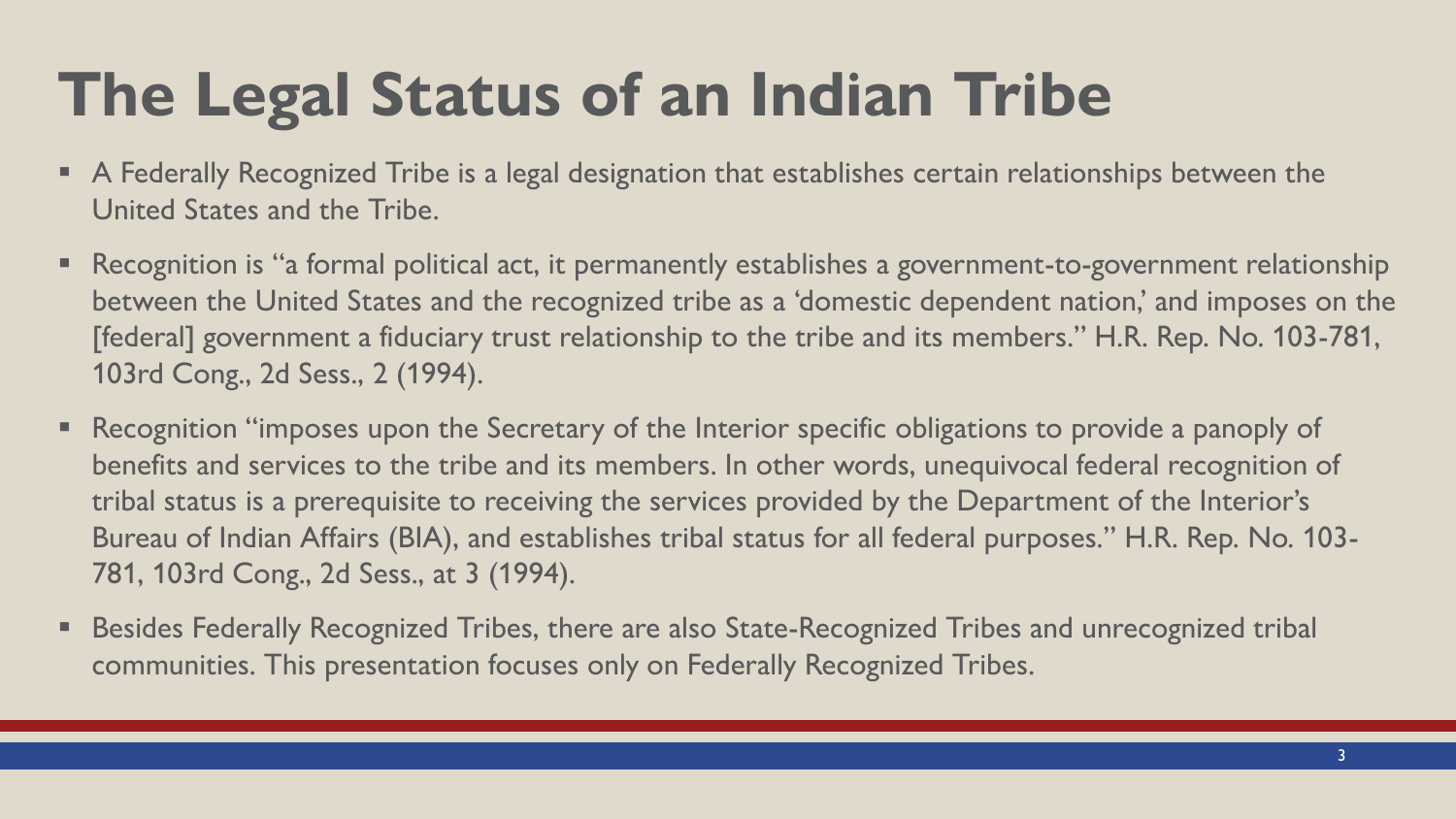#### **Structure of Tribal Governments**

- **•** Indian Tribes "are distinct, independent political communities, retaining their original natural rights in matters of local self-government." *Santa Clara Pueblo v. Martinez*, 436 U.S. 49, 55 (1978).
- An Indian Tribe is free to maintain or establish its own form of government. *See* 1-4 Cohen's Handbook of Federal Indian Law § 4.01 (2017).
- Each Tribe may determine its membership, enact criminal and civil laws, levy taxes, control tribal property, exercise powers delegated by Congress, and adjudicate tribal disputes.
- The forms of government that Tribes use to govern themselves vary widely. Some have very familiar structures like a three-branch form of government, that is legislative, executive, and judiciary, while others have only a Tribal Council which has the sole authority.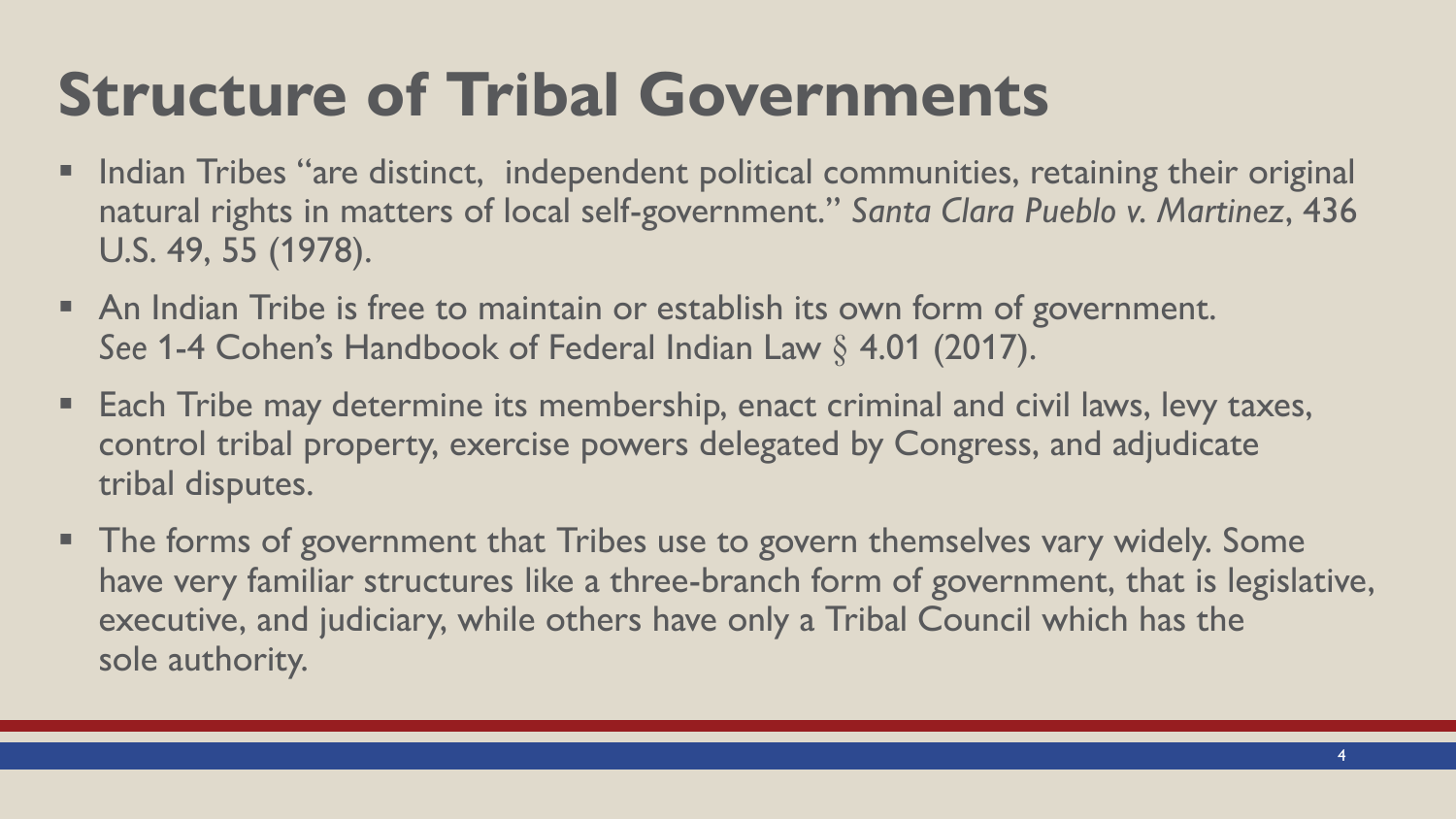#### **Status of Land Within a Reservation**

- **The term Reservation is used to describe the boundaries of the lands governed by a particular Tribe.**
- **A key concept is the term "Indian Country."**
- **Indian Country, 18 U.S.C.**  $\S$  **1151, is defined as:** 
	- a) all land within the limits of any Indian reservation under the jurisdiction of the United States Government, notwithstanding the issuance of any patent, and, including rights-of-way running through the reservation;
	- b) all dependent Indian communities within the borders of the United States whether within the original or subsequently acquired territory thereof, and whether within or without the limits of a state; and
	- c) all Indian allotments, the Indian titles to which have not been extinguished, including rights-of-way running through the same.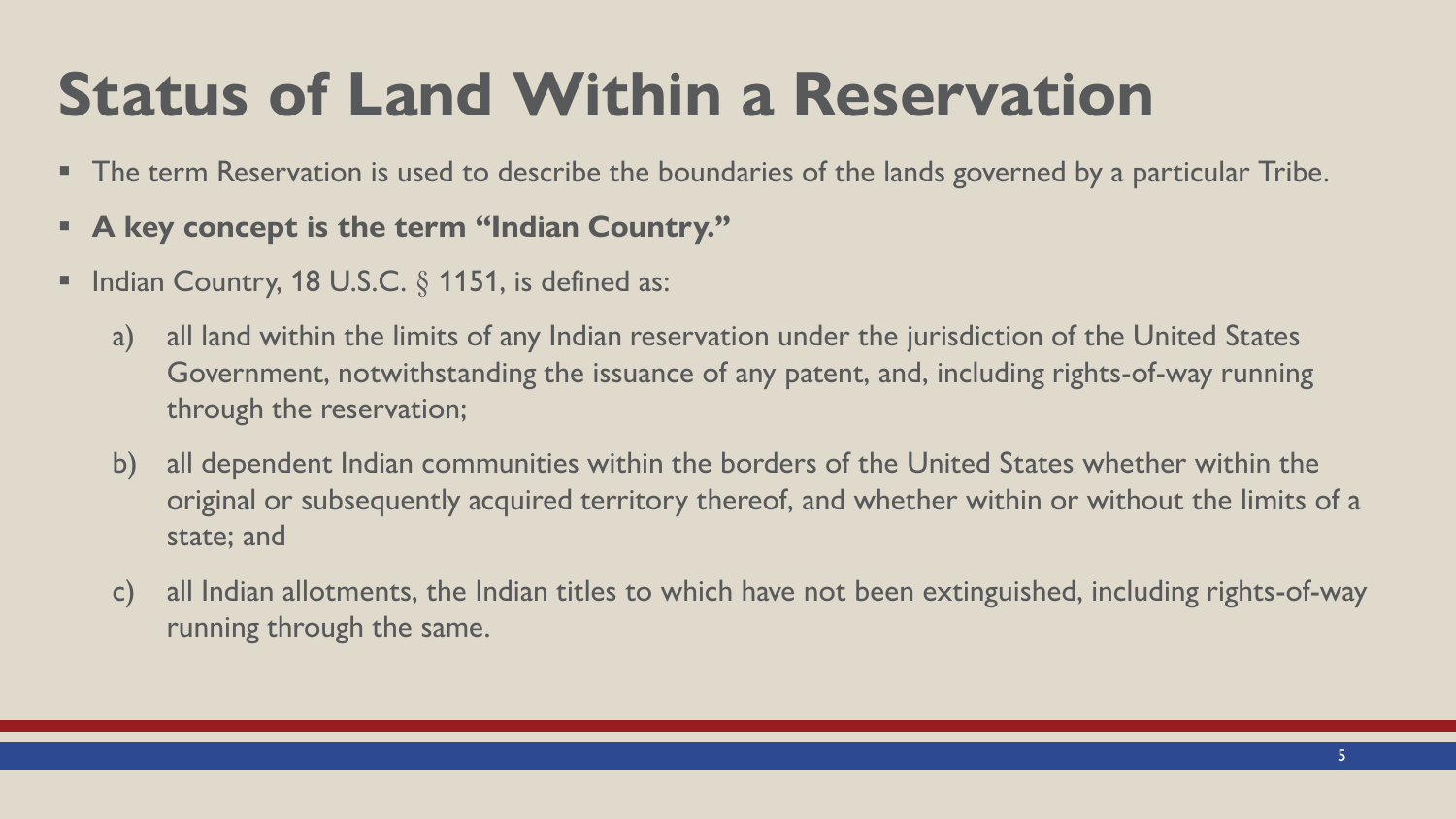#### **Trust Lands**

- Much of the tribal land within a Reservation is held in trust by the federal government for the beneficial ownership of the Tribe or individual Indians.
- Land held in trust by the United States for the benefit of either the Tribe or individual Indians is unalienable and not subject to sale or permanent transfer.
- **The Trust lands cannot be taxed by the State.**
- Congress has provided that no agreement or contract with a tribe that encumbers Indian lands for a period of seven or more years shall be valid unless the agreement or contract bears the approval of the Secretary of the Interior or its designee. 25 U.S.C. § 81.
	- > "Encumber" means "to attach a claim, lien, charge, right of entry or liability to real property (referred to generally as encumbrances)." 25 C.F.R. § 84.002.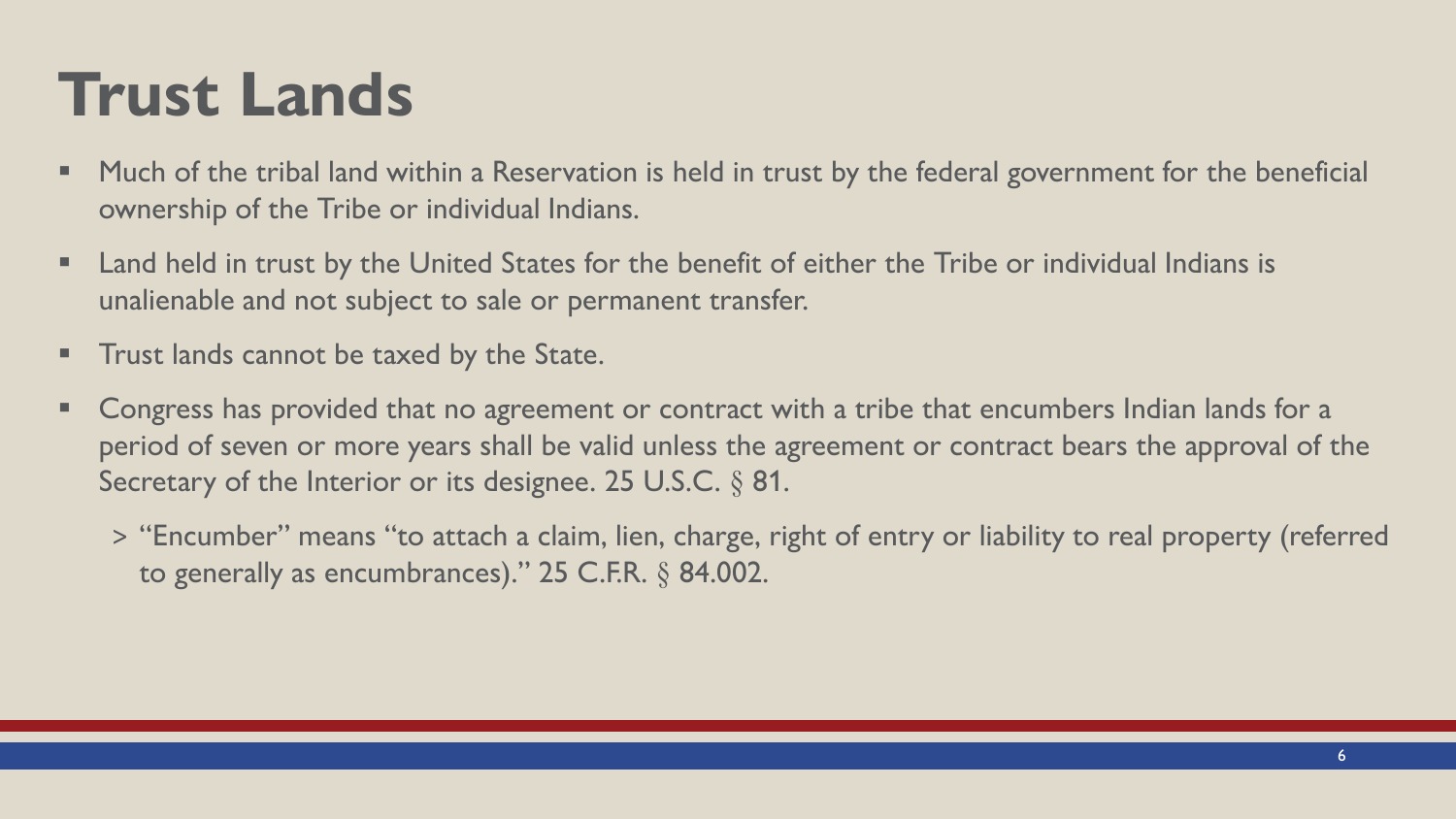#### **Tribal Business Organizations**

- Tribes carry out business activities through different entities. The nature of the entity will affect the legal rights and remedies available to a non-Indian party.
- **E** Types of Entities:
	- > Government itself or a government instrumentality
	- > Section 17 Corporation
	- > Tribal entity
	- > Tribally chartered corporation
	- > State corporation
- **Non-Indian parties entering into contracts to do business in Indian country should determine the exact entity with which they are contracting.**
- **Non-Indian parties should obtain and review all governing and organizational documents of the Indian party with which they are contracting.**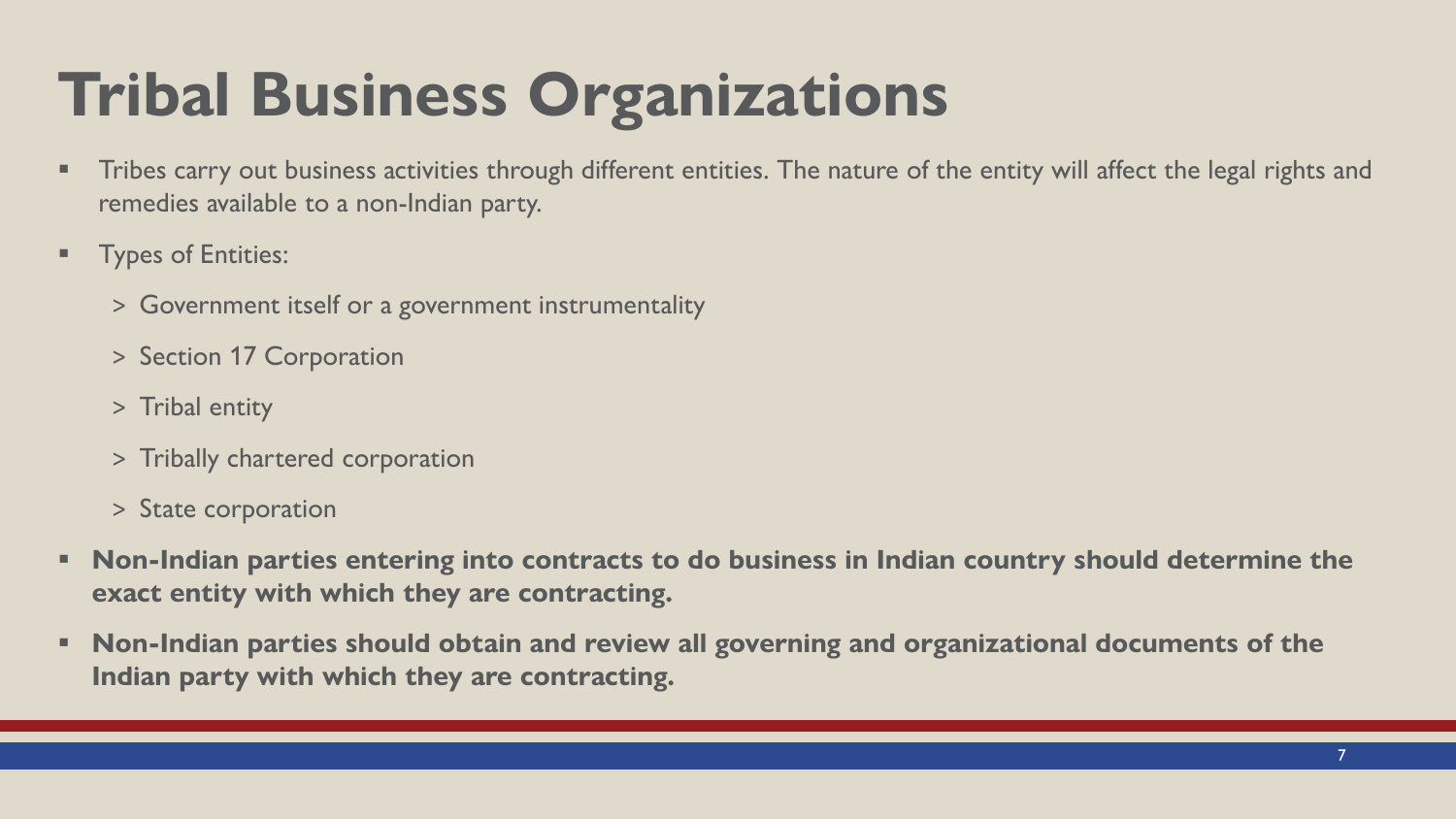#### **Tribes Have Sovereign Immunity**

- A central axiom of Indian law centers on Indian tribes' status "as domestic dependent sovereigns." As such, tribes enjoy federal common-law sovereign immunity. *See Michigan v. Bay Mills Indian Cmty.,* 134 S. Ct. 2024, 2028 (2014) (reaffirming tribal sovereign immunity and holding that it bars suit against an Indian tribe for opening casino outside Indian lands).
- This immunity is very broad. Immunity shields tribal officials, employees acting in their official capacity and within the scope of their employment, and it shields Tribes from suits for damages and requests for injunctive relief (whether in tribal, state, or federal court).
- Immunity applies to activities of the Tribe both on and off the Reservation and for both governmental and commercial activities. Therefore, even a tribally owned business operating beyond the exterior boundaries of a Reservation may be immune from litigation relating to a contract.
- **EXTED 10 TH2 TH2 TH2 In the Tribe Should Seau are that Tribal immunity can prohibit the enforcement of an otherwise valid contract.** The Supreme Court has recognized the power of immunity and stated in the economic context, "immunity can harm those who are unaware that they are dealing with a tribe, [and] who do not know of tribal immunity . . . ." *Kiowa Tribe of Oklahoma v. Mfg. Techs., Inc.*, 523 U.S. 751, 758 (1998).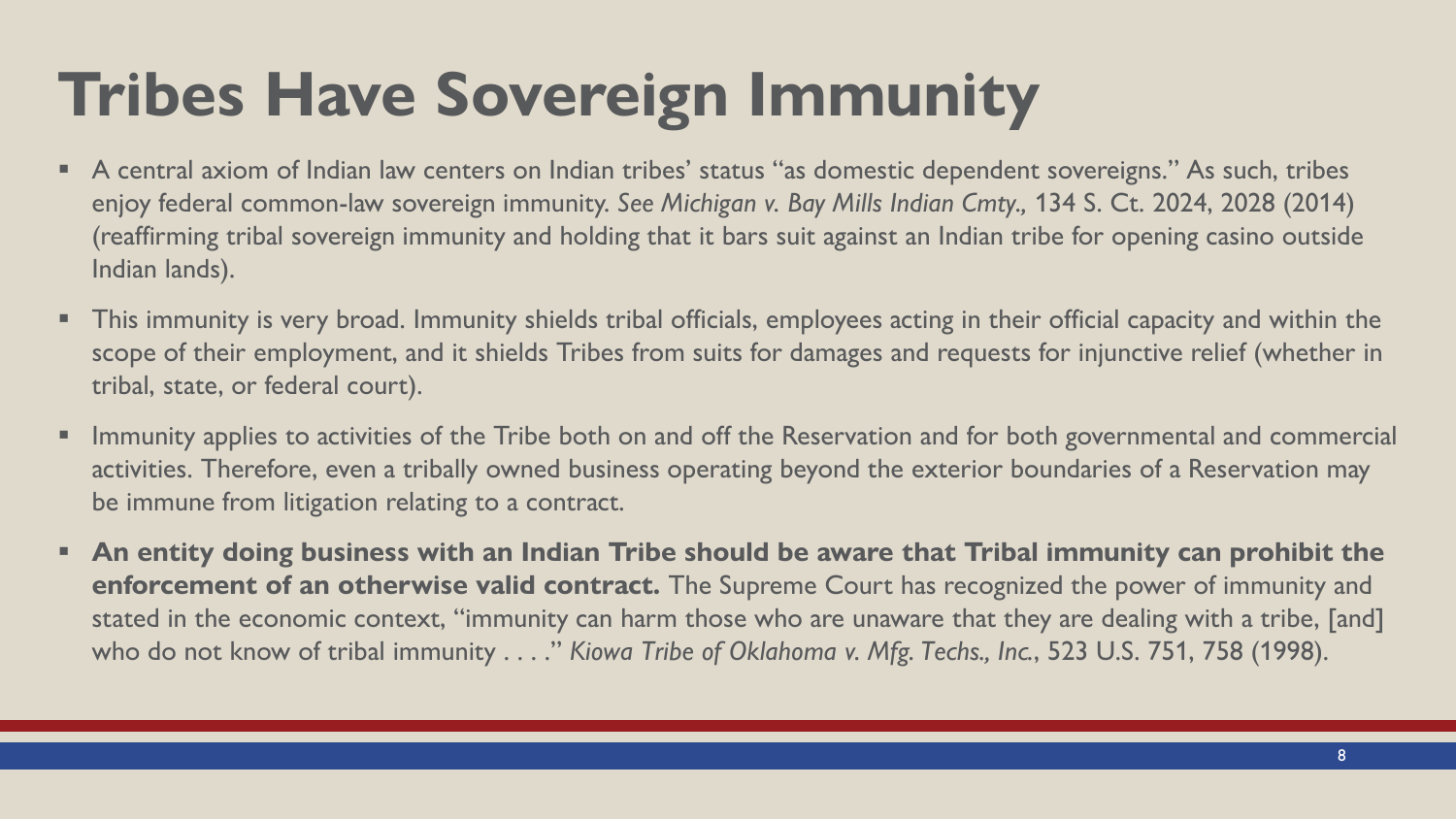#### **But Immunity Can Be Waived**

- Tribes may waive their sovereign immunity by tribal law or contract, so long as the waiver is clear and unequivocal. *See C & L Enterprises, Inc. v. Citizen Band Potawatomi Indian Tribe of Oklahoma*, 532 U.S. 411, 418 (2001).
- While a waiver must be "clear," there are no magic words needed. The United States Supreme Court in *C & L Enterprises, Inc. v. Citizen Band Potawatomi Indian Tribe of Oklahoma*, 532 U.S. 411, 418 (2001), held that an agreement to arbitrate constituted a clear waiver of immunity.
- **EXT A waiver of immunity must be undertaken by a tribal entity with the authority both to enter the agreement and waive sovereign immunity**. *See Memphis Biofuels, LLC v. Chickasaw Nation Indus., Inc.,* 585 F.3d 917, 922 (6th Cir. 2009) (finding that tribal corporation did not waive immunity in contract because corporation did not get Board of Directors approval of waiver).
- Congress has the power to abrogate tribal sovereign immunity. To do so, Congress must "unequivocally express that purpose." Federal statutes which have waived immunity are the Indian Gaming Regulatory Act, the Clean Water Act, and the Safe Drinking Water Act.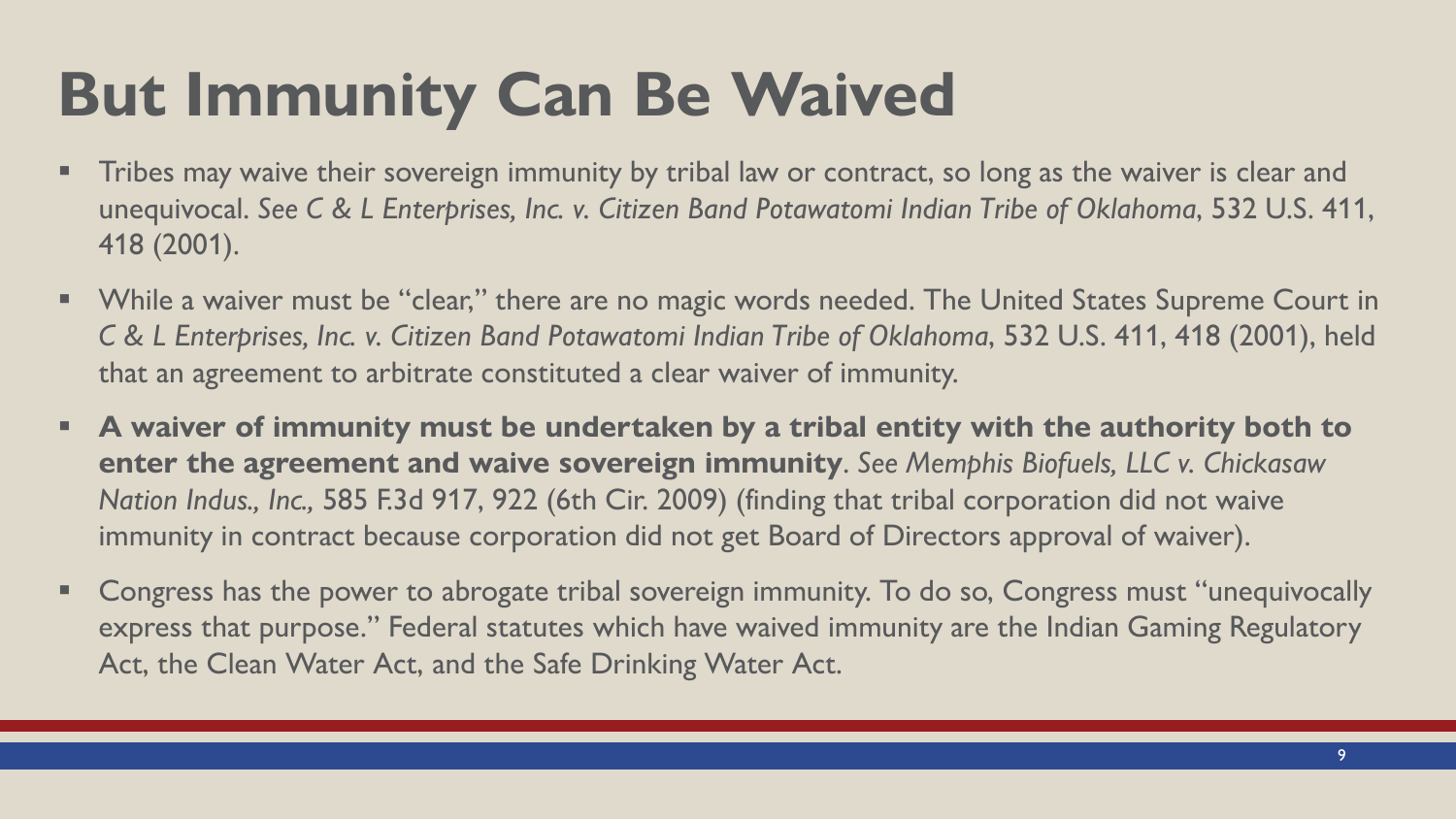## **Scope, Terms, & Conditions of Waiver Need to be Negotiated**

**A non-Indian party seeking a waiver of immunity from the tribal party should focus on:**

- Who benefits from the waiver:
- What recourse is available if a default occurs;
- What assets could satisfy a potential claim;
- Who controls those assets:
- What steps must be taken to ensure those assets can be reached; and
- **The extent to which those assets can be set aside to secure other tribal obligations.**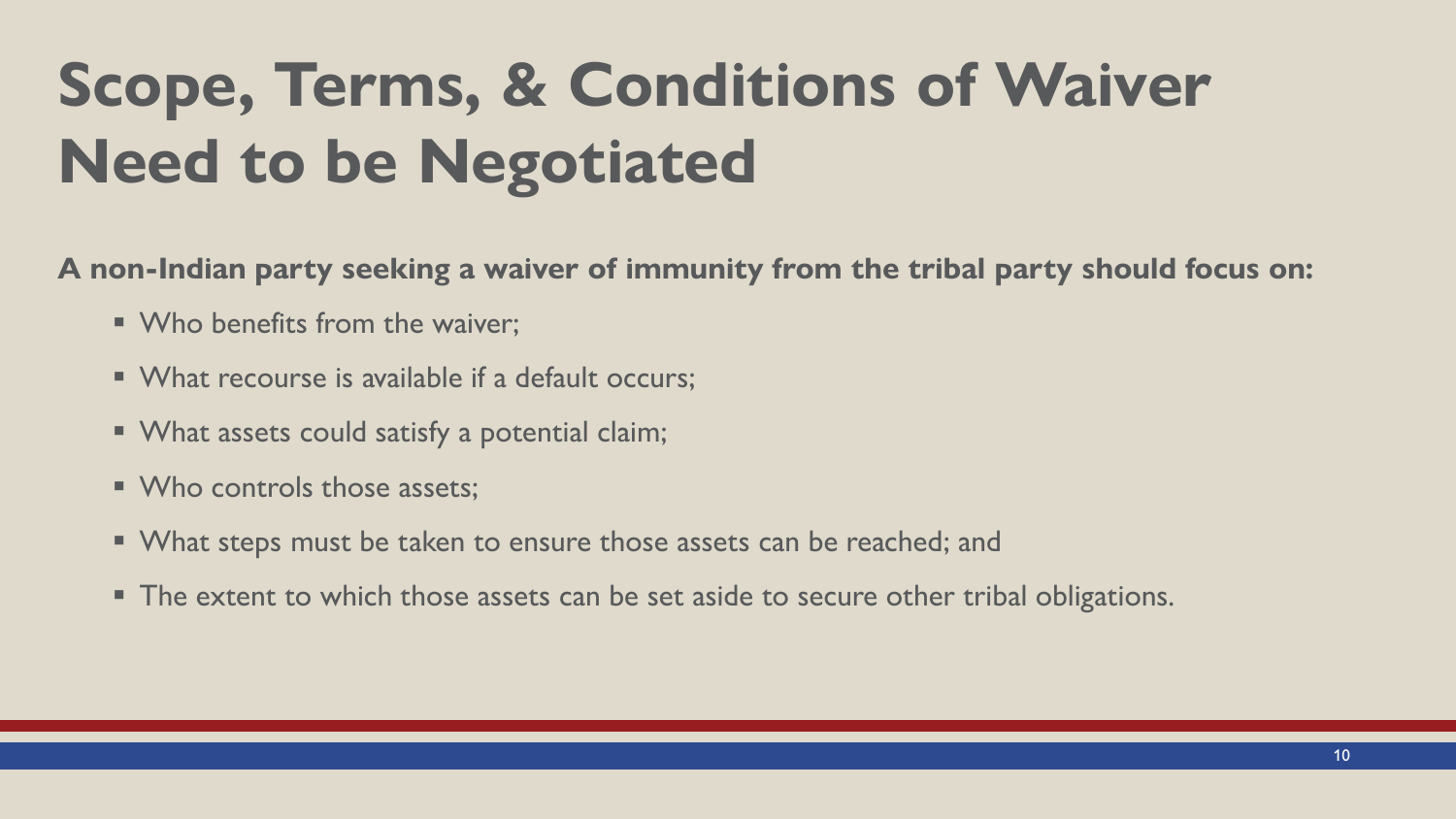#### **The Dispute Resolution Provision**

Key contractual provision:

- What court may resolve disputes between the parties?
- Will the parties agree to binding arbitration rather than litigation?
- In *Grand Canyon Skywalk*, the federal district court in Arizona upheld an arbitration award against Sa Nyu Wa Inc., a tribally chartered corporation of the Hualapai Tribe, where the agreement between the parties stated that "any controversy, claim or dispute arising out of or related to this Agreement shall be resolved through binding arbitration." *See Grand Canyon Skywalk Dev., LLC v. Sa' Nyu Wa, Inc.*, 923 F. Supp. 2d 1186, 1192 (D. Ariz. 2013).

**Be aware:** Some Tribes insist that their contracts contain an agreement that any dispute or enforcement action be brought in tribal court. Tribes prefer to avoid the jurisdiction of state courts, and federal courts are often without jurisdiction to address contract enforcement actions.

**Binding arbitration is often a mutually agreeable alternative to court proceedings, although it would still be necessary to resort to a court in order to enforce the agreement to arbitrate and to enforce an arbitration award.**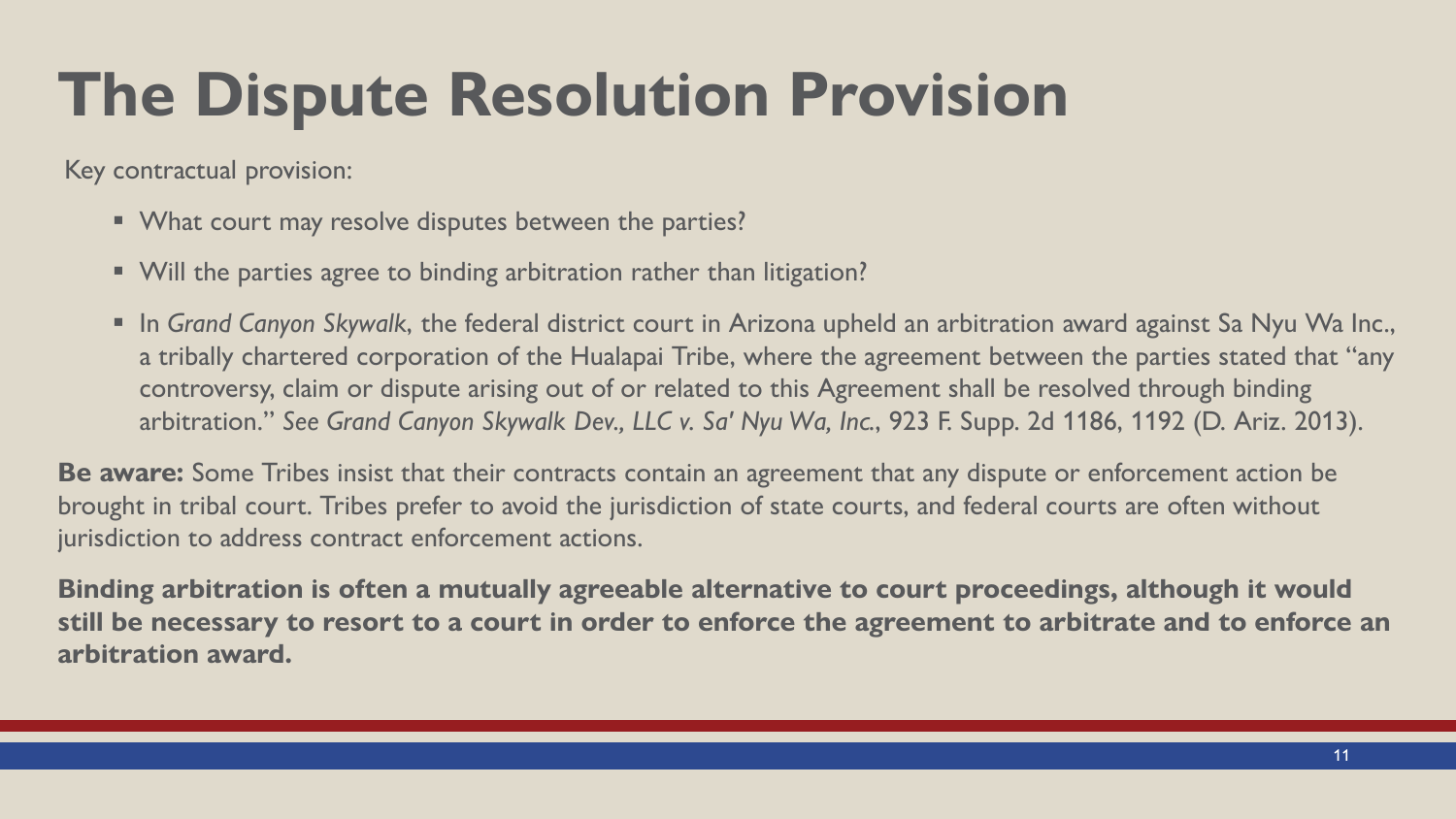#### **Judgment & Remedies**

- **The extent of any creditor (secured or unsecured) executing against tribal property will be determined** by the Tribe's waiver of immunity.
- **EXT** Further, there can be no recovery against assets of the Tribe held in trust by the United States.
- $\blacksquare$  To enforce any judgment, lien, or right of repossession against assets of the Tribe, the Tribe will have had to waive its immunity and pledged any assets for any potential claim.
- **Be aware:** The parties need to specify in the contractual agreement how, and against what assets, recourse will be available in the event of any default or breach.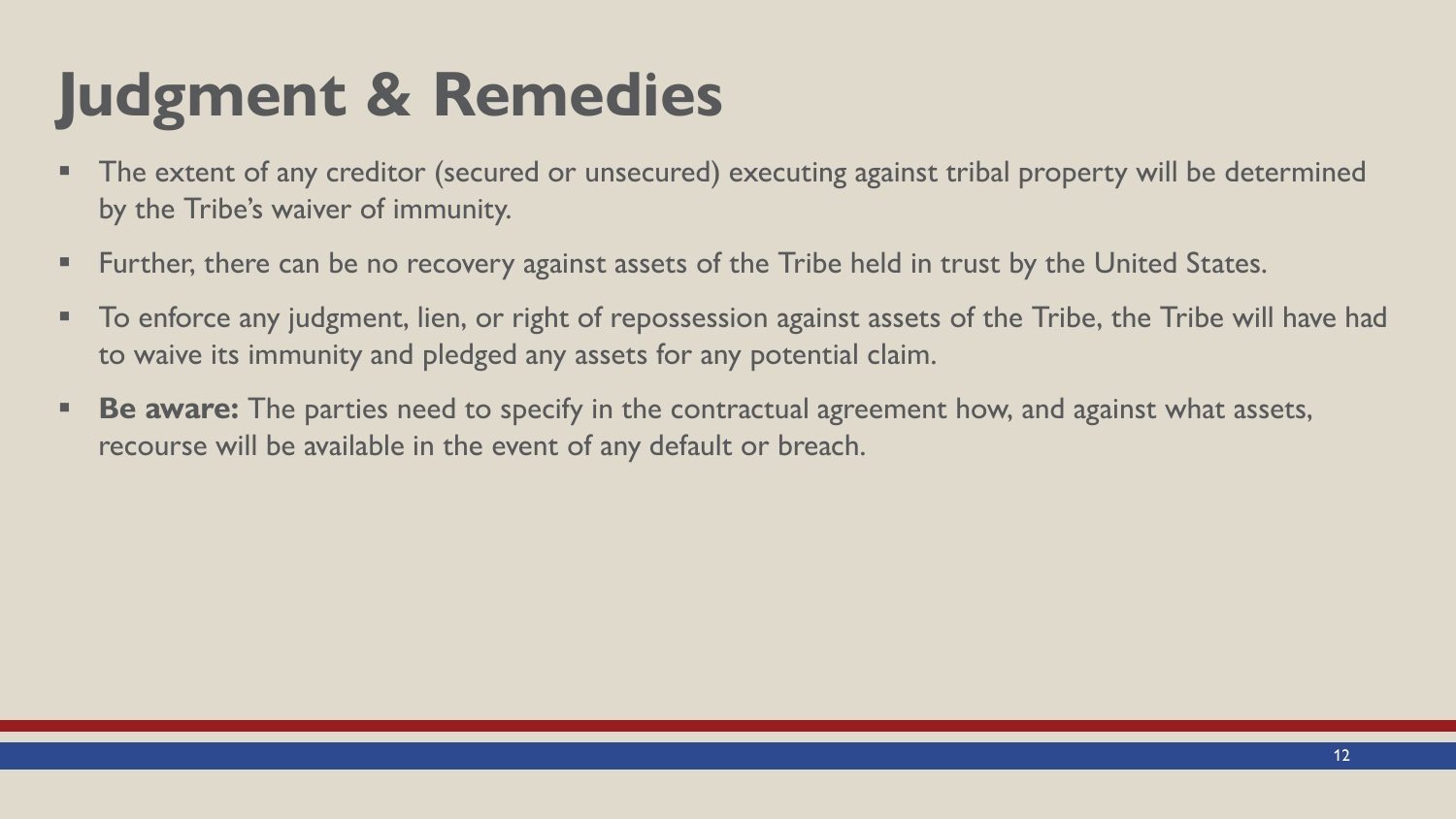## **Governing Law on the Reservation:** *Federal & Tribal Law will apply*

- Within Indian Country, generally speaking, "primary jurisdiction over land that is Indian country rests with the Federal Government and the Indian tribe inhabiting it, and not with the States." *Alaska v. Native Village of Venetie Tribal Gov't.,* 522 U.S. 520 ,527 n. 1 (1991).
- "Absent clear federal authorization, state courts lack jurisdiction to hear actions against Indians arising within Indian country." Cohen's Handbook, § 7.03. In *Williams v. Lee*, the Supreme Court held that an Arizona state court did not have jurisdiction over a non-Indian's lawsuit to collect a debt incurred by a reservation Indian at a trading post on the reservation. The Court held that allowing the suit to proceed would undermine the authority of the tribal courts and therefore infringe on the tribe's ability to govern affairs on the reservation. *See Williams v. Lee*, 358 U.S. 217 (1959).
- P.L. 280 State Exception: State laws can apply in these states: California, Minnesota, Nebraska, Oregon, Wisconsin, and Alaska.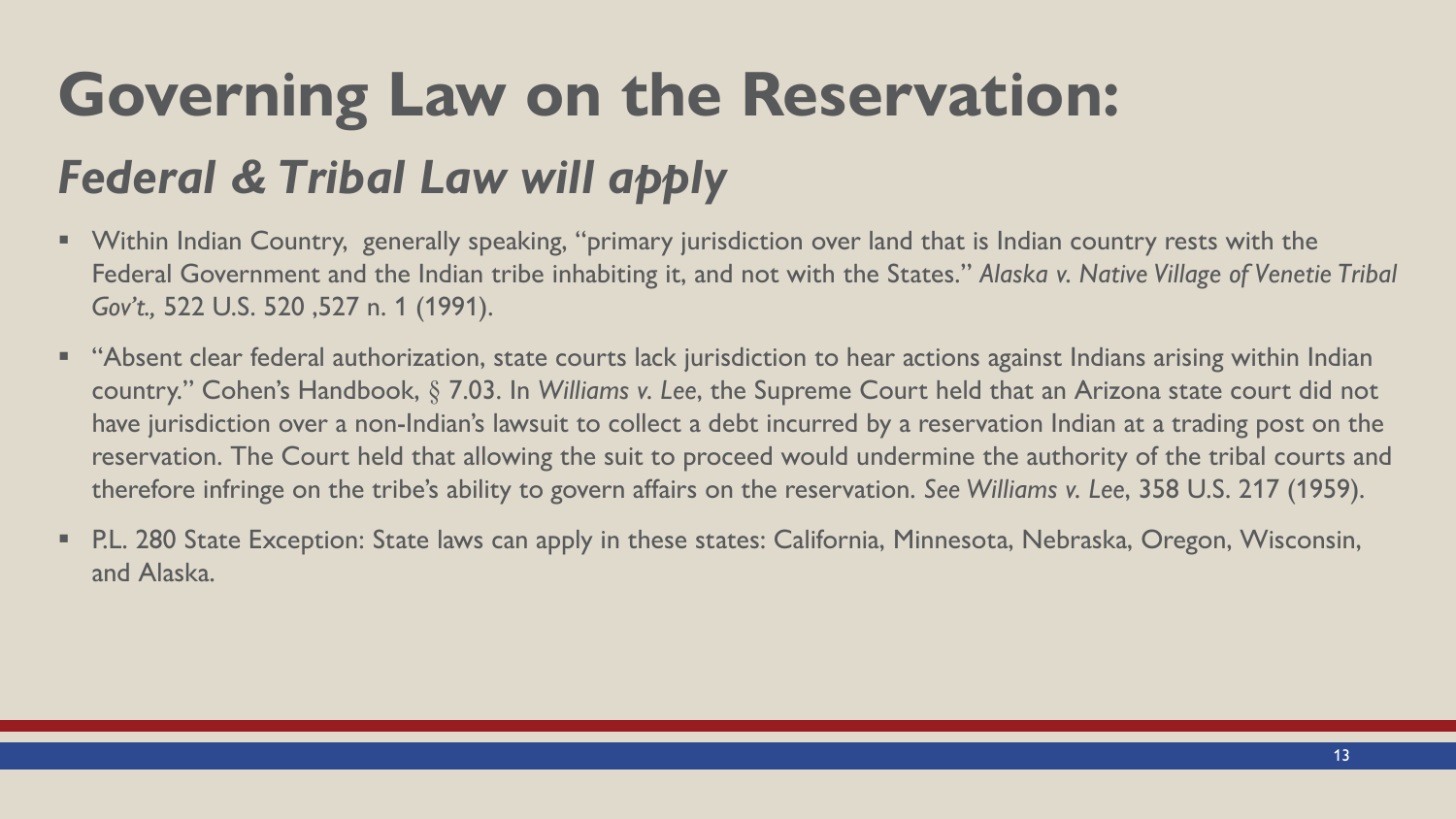## **Regulatory & Adjudicatory Jurisdiction Lies With the Tribe**

- For non-Indian contractors working on an Indian Reservation on trust land, assume that Tribal law will apply:
	- > A tribe may regulate, through taxation, licensing, or other means, the activities of non-members who enter consensual relationships through commercial dealings, contracts, leases, or other arrangements, with the tribe or its members. In *Montana v. United States,* 450 U.S. 544, 565 (1981)(Exception 1).
	- > A tribe may exercise civil authority over the condu*c*t of non-Indians on non-Indian fee lands within its reservation when that conduct threatens or directly affects the tribe's political integrity, economic security, health, or welfare. 450 U.S. at 565-566. This exception has been narrowly applied.
- Be aware: Tribal parties will generally provide for this type of regulatory and adjudicatory **jurisdiction in the contract.**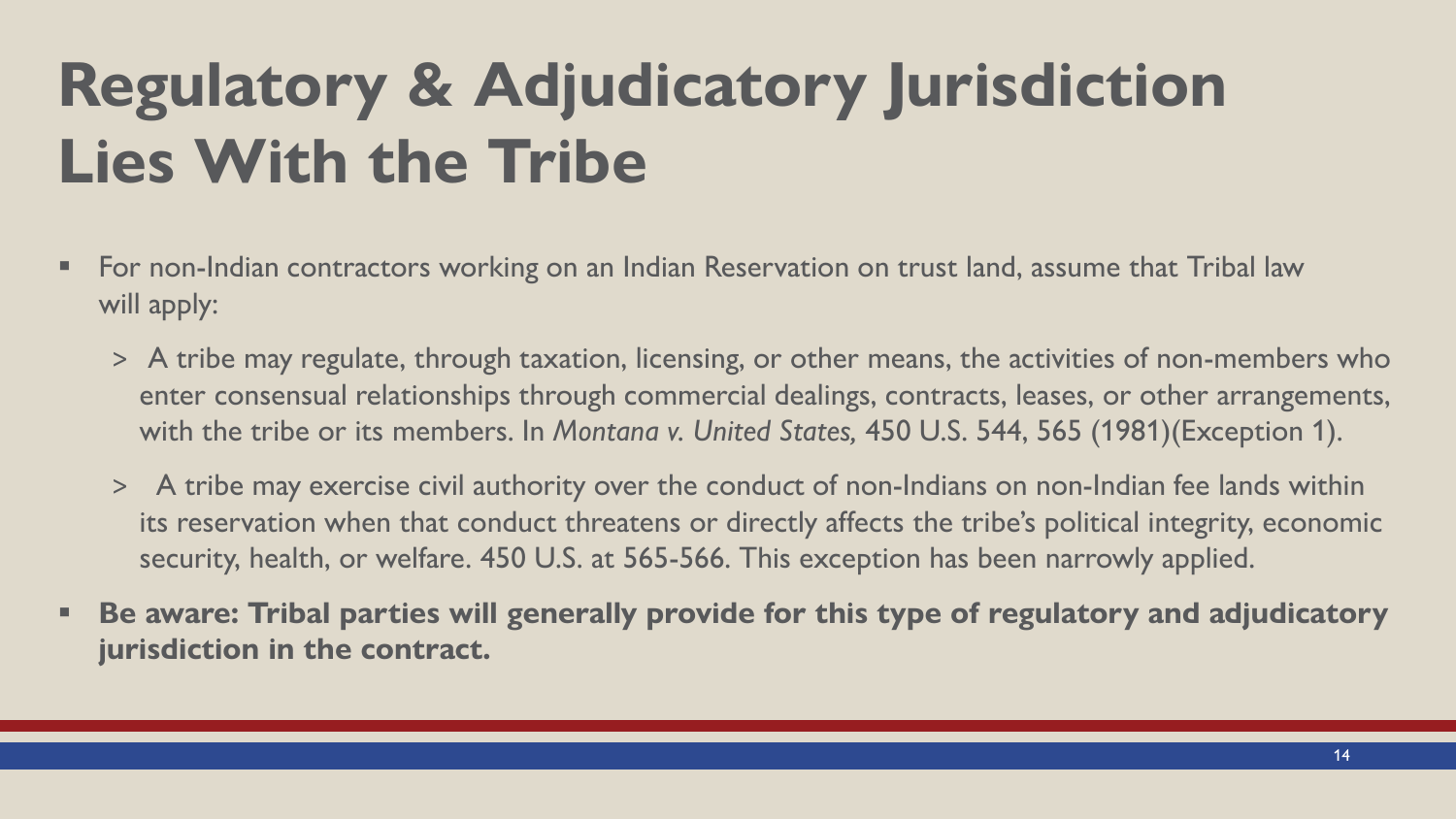#### **Tribal Regulatory Power:**

#### *Tribal permits & licenses, Tribal U.C.C. laws*

- **Many Tribes require a license or permit to conduct business activity on the Reservation.**
- See Gila River Indian Community Business License ("Anyone engaged in business on the Gila River Indian Reservation must apply for, and be issued a business license.").
- See Salt River Pima-Maricopa Indian Community, Code of Ordinances, § 15-24 ("No person shall commence, practice, transact or carry on any business as defined in this article without first having procured a license as provided for in this article.").
- A Tribe's general business laws will apply to any transaction on the Reservation. *See* Navajo Nation Uniform Commercial Code Title 5A (governs the sale of goods, enforcement of contracts, remedies for breaches of contract, obligations, and liabilities of those using negotiable instruments in transactions, and procedures for a creditor to enforce security interests).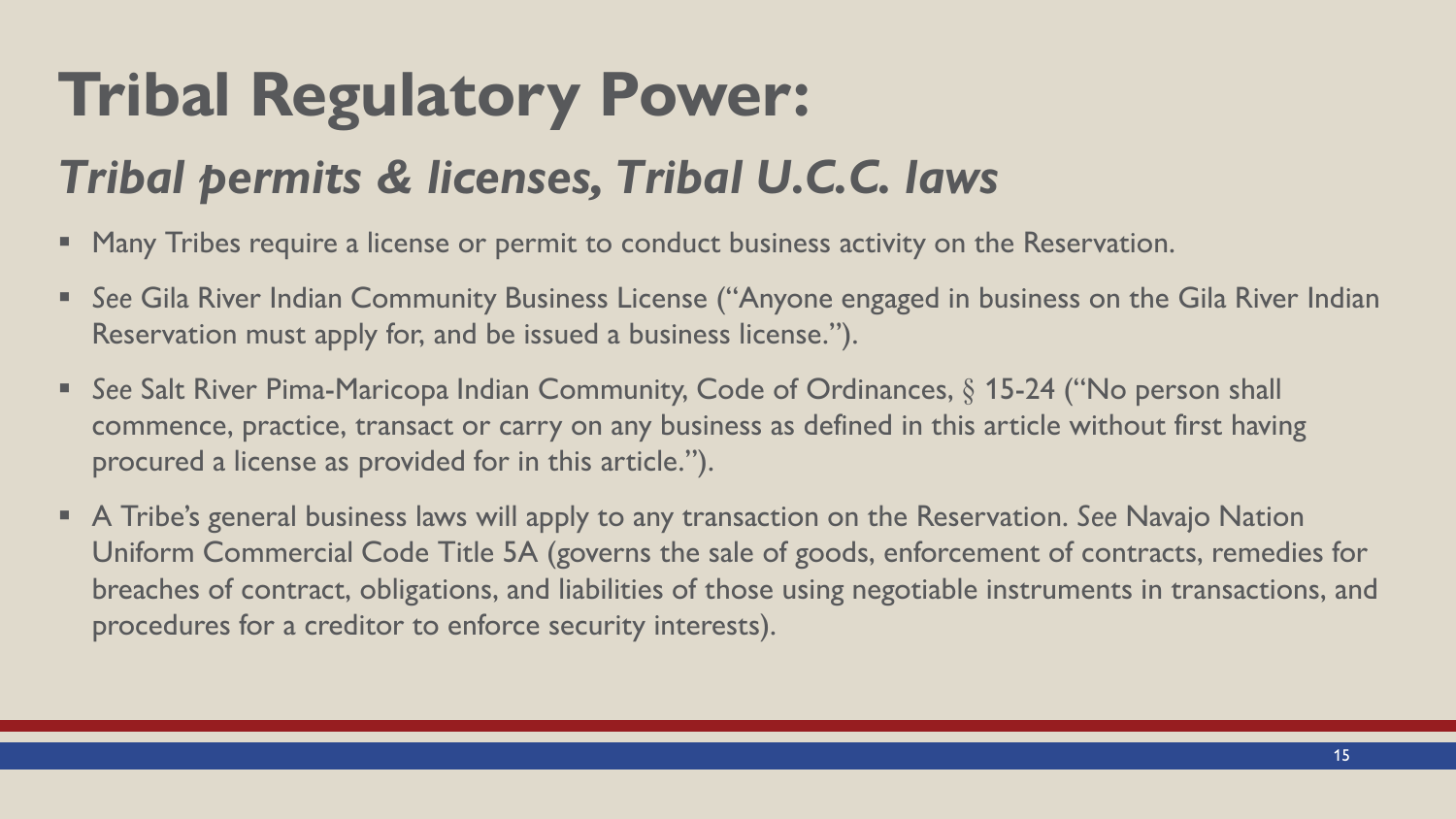#### **Tribal Taxation**

**The United States Supreme Court holds that Indian tribes have the authority to impose taxes on activities that take place on the Reservation and to impose taxes on non-Indians.**  *See Merrion v. Jicarilla Apache Tribe***, 455 U.S. 130, 137 (1982) ("The power to tax is an essential attribute of Indian sovereignty because it is a necessary instrument of self-government and territorial management.").** 

- **The Navajo Nation Business Activity Tax is imposed on the gross receipts from the sale of goods or** services within the Navajo Nation, with the legal incidence of the tax on the party receiving the gross receipts. *See* Navajo Tax Code Section 402, 404.
- **The Salt River Pima-Maricopa Community Transaction Privilege Tax is imposed on the gross proceeds** of sale or gross income from the business operating within the Reservation. *See* Code of Ordinances, § 15.1-50.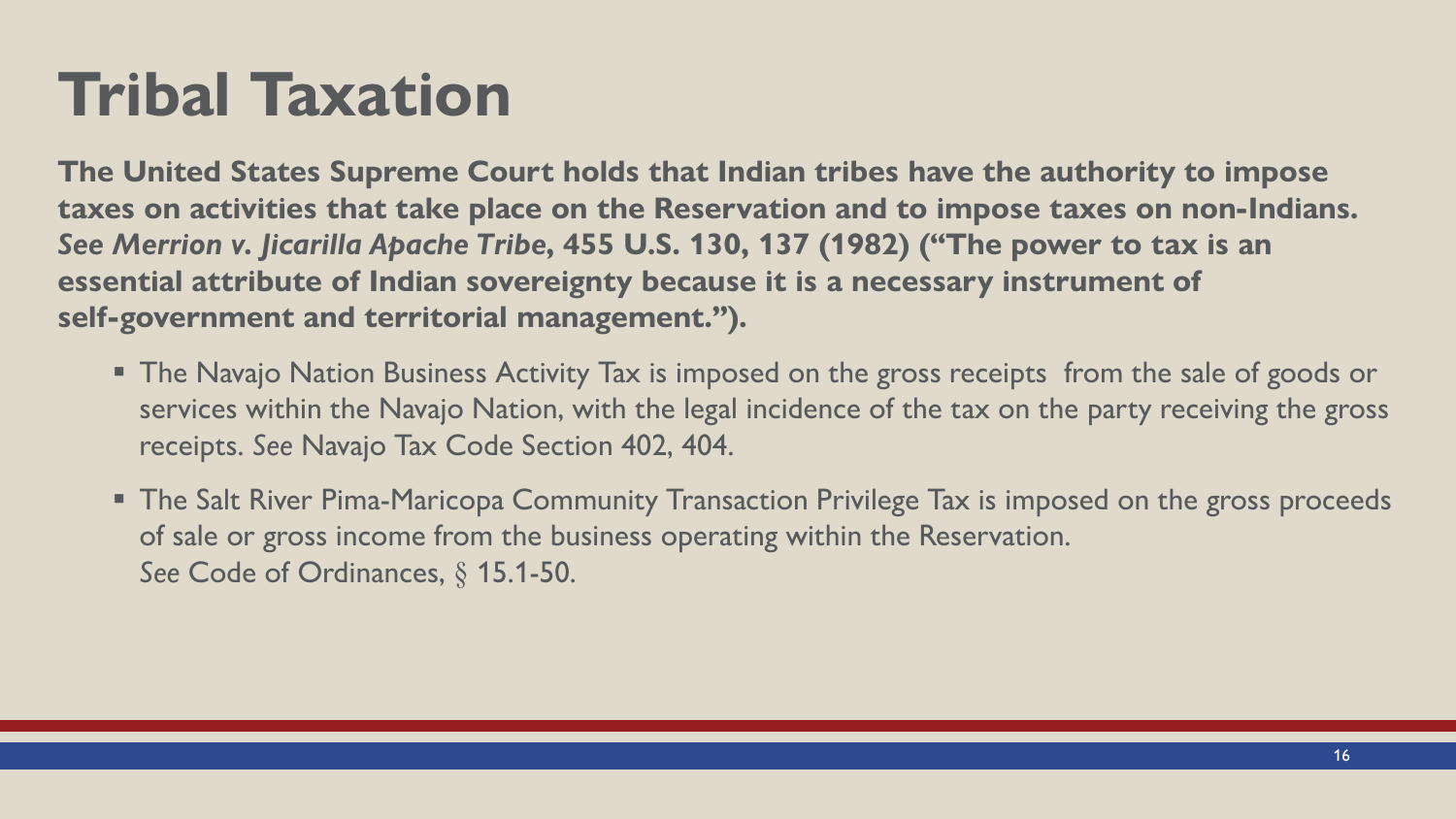#### **State Taxation in Indian Country**

**EXT** States can tax non-Indian transactions on Indian reservations, unless the state tax is preempted by federal law or interferes with the Tribe's ability to govern itself.

*See Cotton Petroleum Corp. v. New Mexico*, 490 U.S. 163, 188-189 (1989); *White Mountain Apache Tribe v. Bracker*, 448 U.S. 136, 142-143 (1980).

- A balancing test is imposed to determine whether a State tax will apply.
	- > Non-Indian company contracts with Indian Tribe, Tribal entity, or Affiliated Indian, state tax does not apply. *See Ramah Navajo School Board, Inc. v. Bureau of Revenue*, 458 U.S. 832 (1982).
	- > Non-Indian company contracts with a State entity or the Bureau of Indian Affairs, the state tax does apply. *See Dep't of Revenue v. M. Greenberg Constr.*, 182 Ariz. 397, 897 P.2d 699 (Ct. App. 1995); *Dep't of Revenue v. Blaze Constr. Co.,* 526 U.S. 32 (1999).
- There can be double taxation by a Tribe and the State.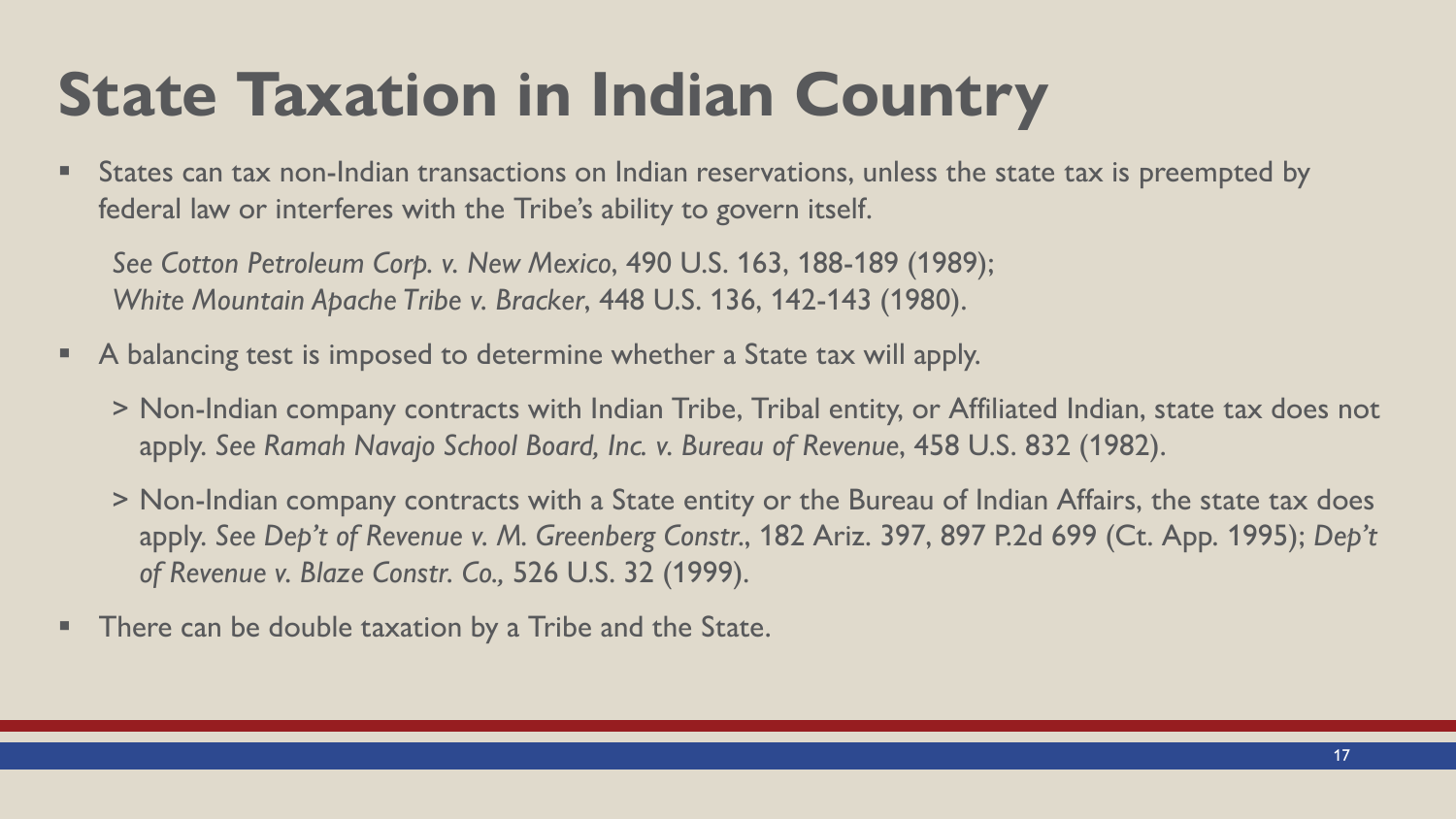#### **Adjudicatory Power:**

#### *Tribal courts will be the forum unless the parties agree to adjudicate disputes elsewhere*

- All of Arizona Tribes have Tribal Courts.
- **EXPEDENT III SEE ASSET THE ISLE IS A 12 SET 10 ISLE 10 ISLE 15 FOM THE ISLE 15 FOM THE ISLE 15 FOM THE ISLE 15 FOM THE ISLE 15 FOM THE ISLE 15 FOM THE ISLE 15 FOM THE 15 FOM THE 15 FOM THE 15 FOM THE 15 FOM THE 15 FOM THE disputes elsewhere.**
- Arizona State Courts recognize the decisions by Arizona Tribal Courts. See Tracy v. Superior Court of *Maricopa Cty.,* 168 Ariz. 23, 34 (1991) ("Arizona courts have consistently afforded full recognition to tribal court proceedings.").
- **E** Arizona Courts recognize certain Tribal Court judgments as a matter of Arizona procedural law. *See* Arizona Rule 5, Arizona Rules of Procedure for the Recognition of Tribal Court Civil Judgments.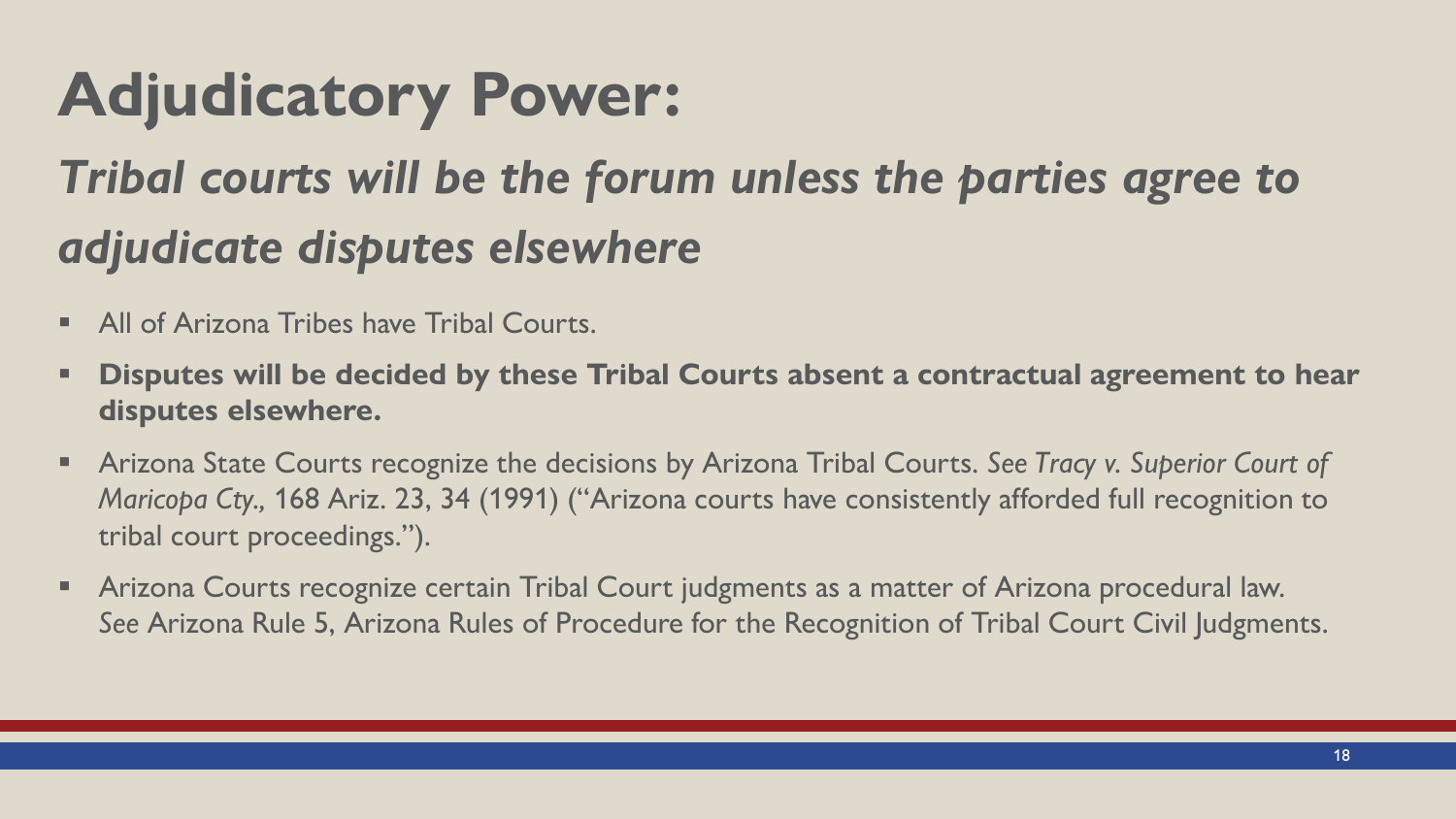#### **Choice of Law Clauses**

- A non-Indian party to a contract with a Tribe or Tribal entity should negotiate and designate the "governing law" provision.
- In any contract where the law of more than one jurisdiction may apply, a "choice of law" clause will determine which law governs the contract. *See* 5A Navajo Code §1-105 ("the parties may agree that the law either of the Navajo Nation or of such state or nation shall govern their rights and duties.").
- Justice Ginsburg in her concurrence in *Plains Commerce* noted that if the non-Indian party wanted to avoid responding in tribal court or the application of tribal law, the Bank could "have included forum selection, choice-of-law, or arbitration clauses" in its agreement. *Plains Commerce Bank v. Long Family Land & Cattle Co.*, 554 U.S. 316, 346 (2008) (Ginsburg J., concurrence).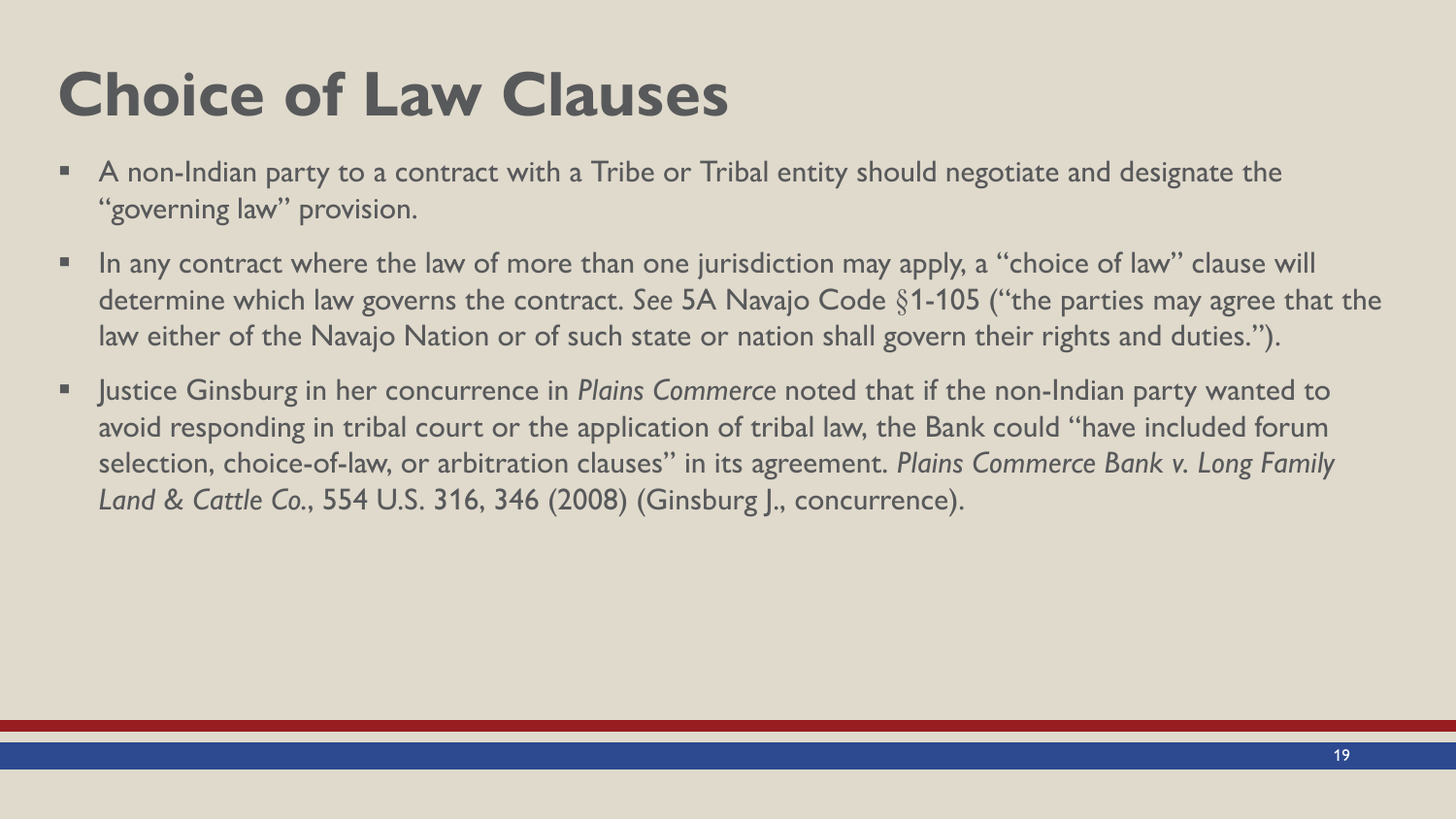#### **Tribal Employment Preferences**

- Many Tribes specifically provide for Indian preference in employment and contracting. Section 703(i) of the U.S. Civil Rights Act permits Indian preference on or near Reservations and exempts tribes from the coverage of Title VII.
- Tribes enact tribal preferences through tribal employment rights ordinances (TEROs), which govern employers doing business on Reservation land. TEROs generally authorize tribes to:
	- 1) impose numerical hiring goals and timetables specifying the minimum number of Indians an employer must hire;
	- 2) prohibit the use of certain job qualifications or personnel procedures that tend to disqualify Indians;
	- 3) require employers to provide or participate in training programs designed to increase the pool of qualified Indian applicants;
	- 4) establish counseling and support for Indian workers to assist them in regaining employment;
	- 5) impose fees to fund tribal employment programs; and
	- 6) provide for other requirements designed to achieve increased Indian employment.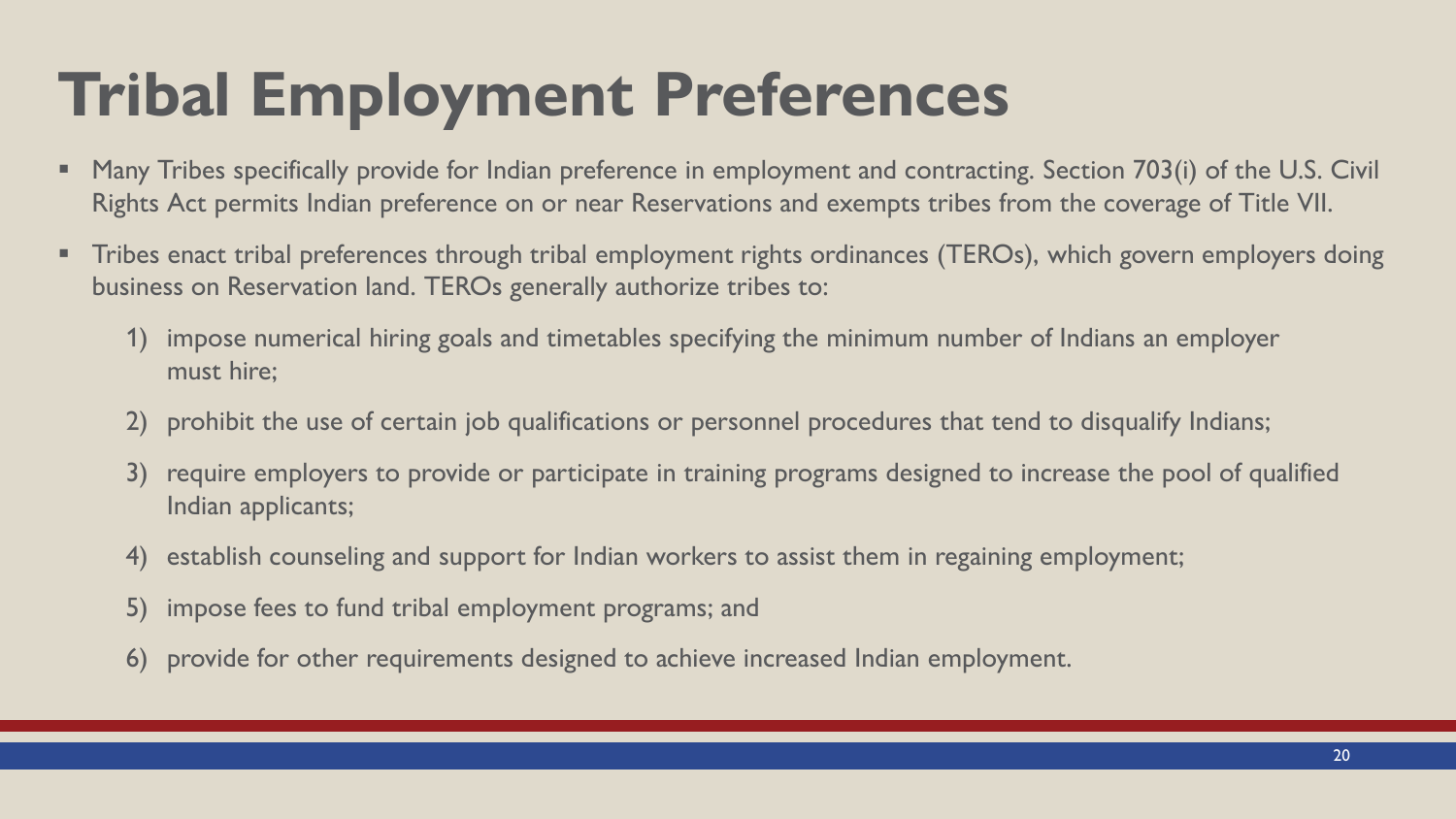#### **Federal Laws That May Apply:**

- 25 U.S.C. § 81: Any contract that "encumbers" Indian trust lands for a period of seven years or more must be approved by the Secretary of Interior or his/her designee. Section 81 approval does not apply to contracts with Tribal members, contracts entered into under the Indian Self-Determination and Tribal Self Governance Act, and contracts entered into with Section 17 IRA Corporations and Tribally Chartered Corporations.
- 25 U.S.C. § 415: Any "leasing" of Tribal lands requires Secretary Approval. But the 2012 HEARTH Act permits Tribes with federally approved procedures to lease Trust lands without Secretarial approval for up to 25 years. *See* § 415(h).
- 25 U.S.C. § 261 *et seq.*: The Indian Traders License Act statutes. These statutes grant the Secretary of the Interior the authority to appoint traders to Indian Tribes and to make rules governing the selling of goods. Pursuant to this authority, the BIA requires covered traders to obtain BIA-issued licenses. *See* 25 C.F.R. § 140 and 141. The Indian Traders Act preempts state taxation of the transaction. *See Central Machinery Co. v. Arizona State Tax'n,* 448 U.S. 160, 165 (1980).
- **40 U.S.C. § 3131** *et seq***.: The Miller Act's bond requirements typically do not apply to construction contracts with an Indian tribe on the Reservation.**
- [1-21 Cohen's Handbook of Federal Indian Law §](https://advance.lexis.com/api/document/collection/analytical-materials/id/556S-HHX0-R03J-M0R0-00000-00?cite=1-21%20Cohen) 21.02 (2017)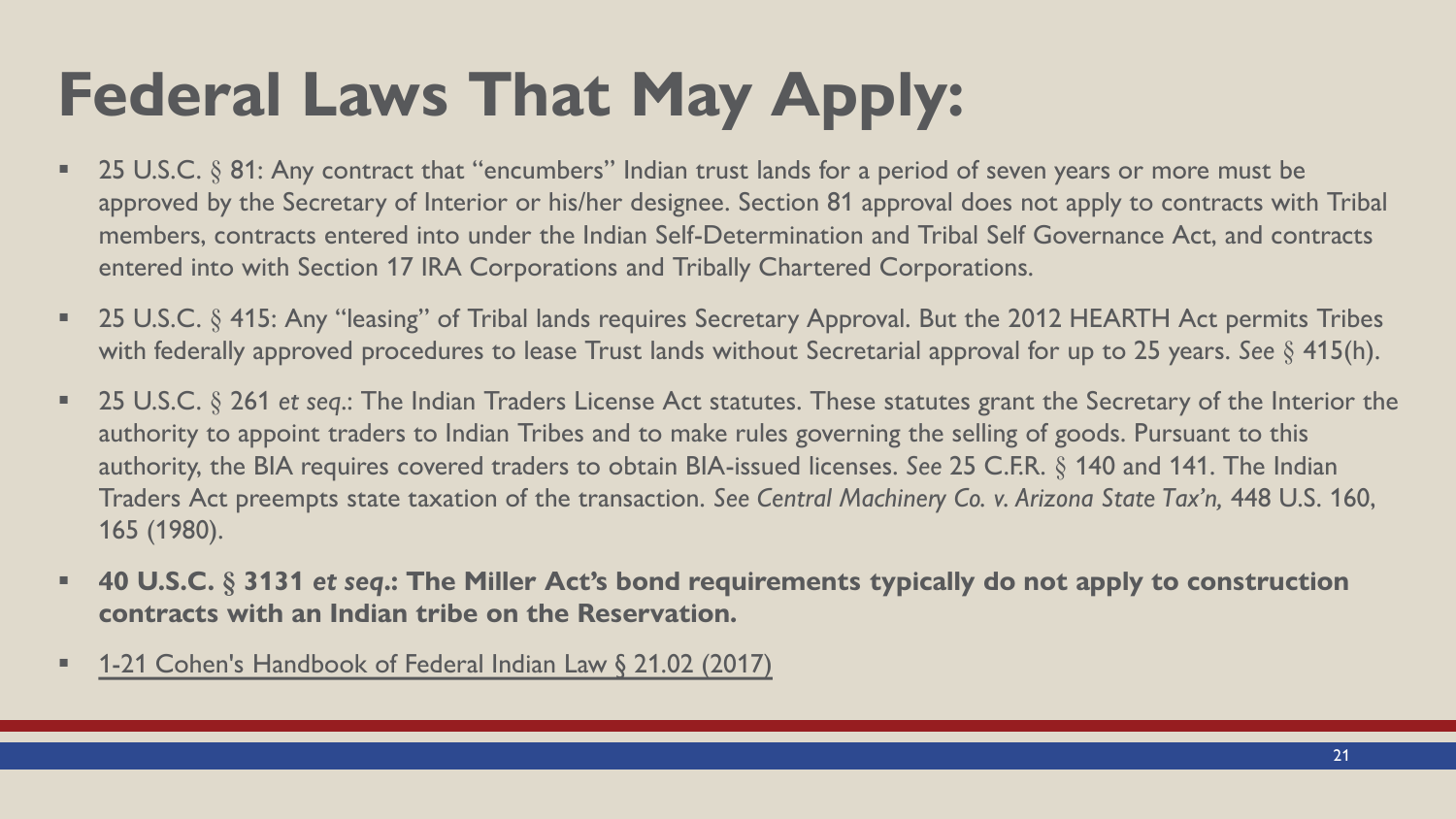

**Thank You**